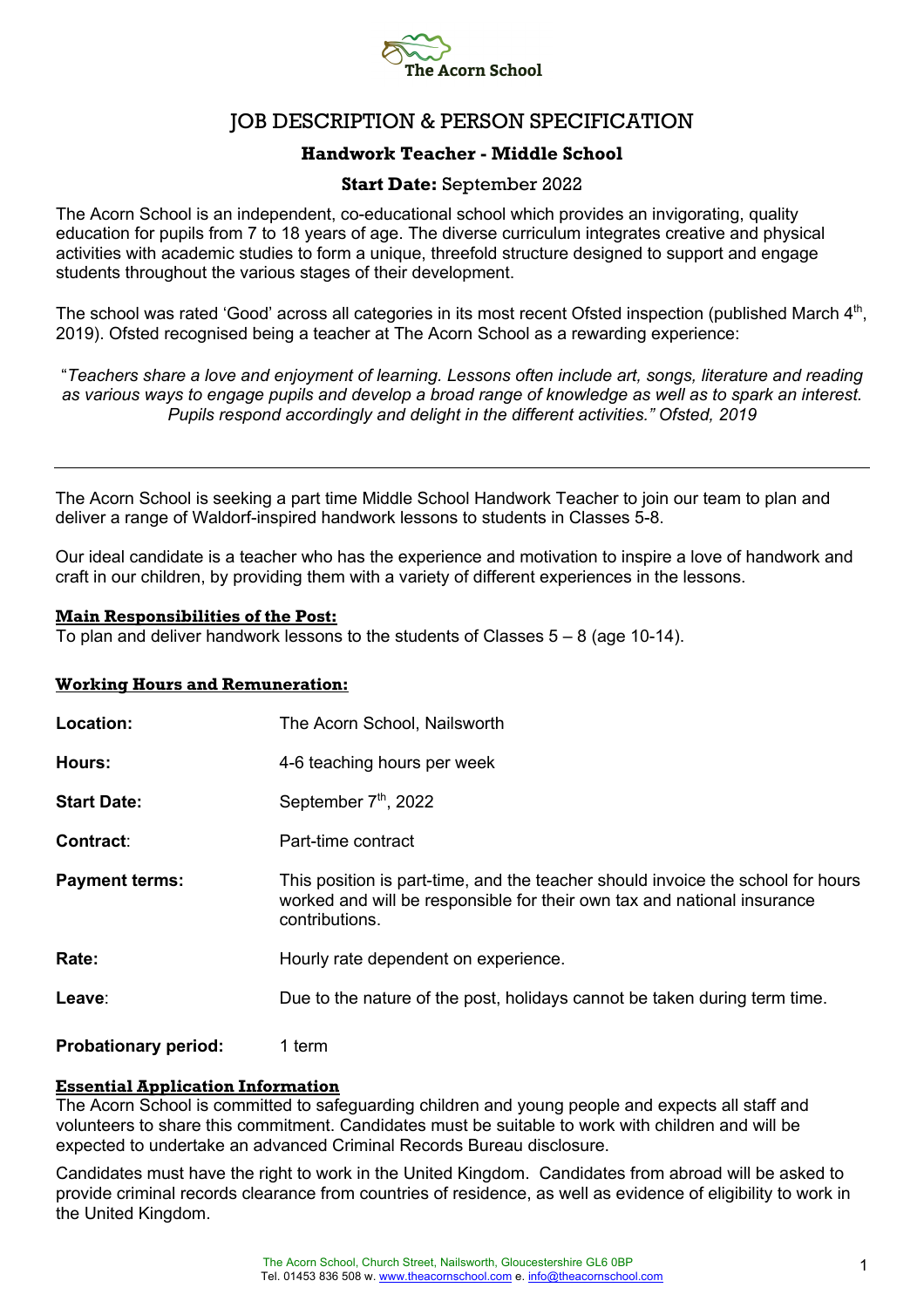

## **Additional Information**

Whilst every effort has been made to explain the accountabilities of this post, each individual task undertaken may not be identified.

This job description is current, but following consultation with you, may be changed by the Headteacher to reflect or anticipate changes in the job, which are commensurate with the salary and job title.

# **Person Specification**

| <b>Specification</b>                                                                         | <b>Essential</b> | <b>Desirable</b> |
|----------------------------------------------------------------------------------------------|------------------|------------------|
|                                                                                              |                  |                  |
| <b>Qualifications</b>                                                                        |                  |                  |
| Teaching qualification and/or relevant teaching experience                                   | $\checkmark$     |                  |
| Steiner teaching qualification or relevant work experience                                   |                  | $\checkmark$     |
| Enhanced DBS disclosure (will be applied for by the school)                                  | $\checkmark$     |                  |
| <b>First Aid training</b>                                                                    |                  |                  |
| Safeguarding training                                                                        |                  |                  |
|                                                                                              |                  |                  |
| <b>Skills</b>                                                                                |                  |                  |
| Willingness to engage the school's ethos                                                     | $\checkmark$     |                  |
| Good knowledge of teaching handwork to school-age students.                                  | $\checkmark$     |                  |
| Ability to inform and enthuse mixed ability students in the specified age<br>range           | $\checkmark$     |                  |
| Ability to teach varied abilities within one class                                           | ✓                |                  |
| Excellent team-worker                                                                        | $\sqrt{}$        |                  |
| <b>Excellent communication skills</b>                                                        | $\checkmark$     |                  |
| Excellent record keeping skills                                                              | $\checkmark$     |                  |
| Basic ICT skills including word processing and email                                         |                  | ✓                |
| Ability to work with confidential information and maintain high levels of<br>confidentiality | ✓                |                  |
| Awareness of health & safety requirements                                                    |                  | $\checkmark$     |
|                                                                                              |                  |                  |
| <b>Work Experience</b>                                                                       |                  |                  |
| Teaching handwork to Middle School children (age 10-14)                                      | $\checkmark$     |                  |
| Teaching in small groups                                                                     |                  | $\checkmark$     |
| Liaising with parents                                                                        | $\checkmark$     |                  |
| Working in a team                                                                            | ✓                |                  |
| Working with confidential information                                                        | $\checkmark$     |                  |